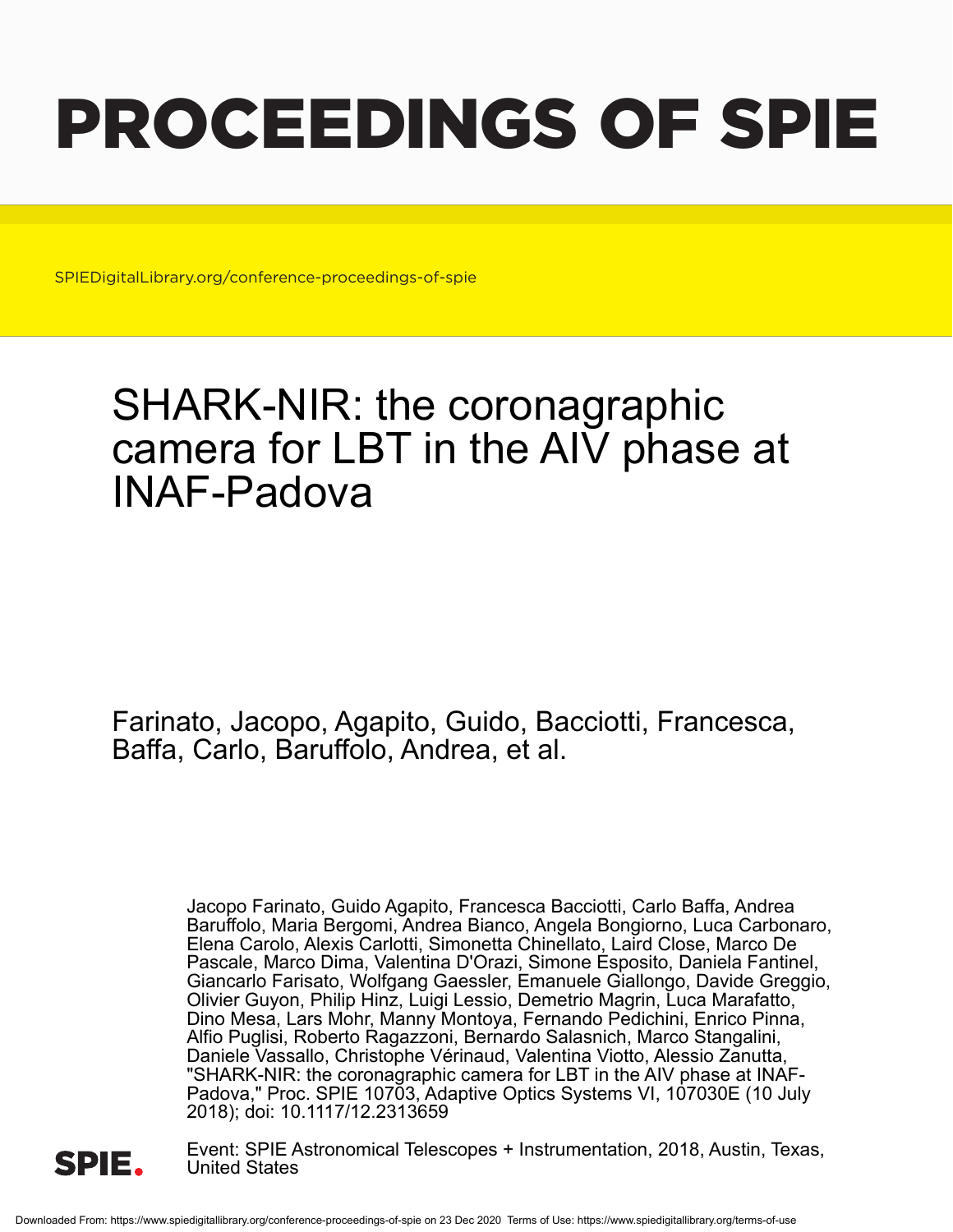### **SHARK-NIR, the coronagraphic camera for LBT in the AIV phase at INAF-Padova**

Jacopo Farinato\*<sup>a,i</sup>, Guido Agapito<sup>b</sup>, Francesca Bacciotti<sup>b</sup>, Carlo Baffa<sup>b</sup>, Andrea Baruffolo<sup>a</sup>, Maria Bergomi<sup>a,i</sup>, Andrea Bianco<sup>c</sup>, Angela Bongiorno<sup>d</sup>, Luca Carbonaro<sup>b,i</sup>, Elena Carolo<sup>a,i</sup>, Alexis Carlotti<sup>e</sup>, Simonetta Chinellato<sup>a,i</sup>, Laird Close<sup>f</sup>, Marco De Pascale<sup>a</sup>, Marco Dima<sup>a,i</sup>, Valentina D'Orazi<sup>a</sup>, Simone Esposito<sup>b,i</sup>, Daniela Fantinel<sup>a</sup>, Giancarlo Farisato<sup>a</sup>, Wolgang Gaessler<sup>g</sup>, Emanuele Giallongo<sup>d,i</sup>, Davide Greggio<sup>a,h,i</sup>, Olivier Guyon<sup>f</sup>, Phillip Hinz<sup>f</sup>, Luigi Lessio<sup>a,i</sup>, Demetrio Magrin<sup>a,i</sup>, Luca Marafatto<sup>a,i</sup>, Dino Mesa<sup>a</sup>, Lars Mohr<sup>g</sup>, Manny Montoya<sup>f</sup>, Fernando Pedichini<sup>d,i</sup>, Enrico Pinna<sup>b,i</sup>, Alfio Puglisi<sup>b,i</sup>, Roberto Ragazzoni<sup>a,i</sup>, Bernardo Salasnich<sup>a</sup>, Marco Stangalini<sup>d,i</sup>, Daniele Vassallo<sup>a,h,i</sup>, Christophe Verinaud<sup>e</sup>, Valentina Viotto<sup>a,i</sup>, Alessio Zanutta<sup>c</sup> a INAF – Osservatorio Astronomico di Padova, Vicolo dell'Osservatorio 5, 35122, Padova, Italy; <sup>b</sup>INAF – Osservatorio Astrofisico di Arcetri, Largo Enrico Fermi, 5, 50125 Firenze, Italy; c INAF – Osservatorio Astronomico di Brera/Merate, via E. Bianchi 46, 23807 Merate (LC), Italy; d INAF – Osservatorio Astronomico di Roma, Via Frascati 33, 00078, Monte Porzio Catone (Roma),

Italy;

e Institut de Planétologie et d'Astrophysique de Grenoble, 414, Rue de la Piscine, Domaine Universitaire, 38400 St-Martin d'Hères, France;

<sup>f</sup>Department of Astronomy/Steward Observatory, 933 North Cherry Avenue, Tucson, AZ 85721- 0065 (USA)

 $Max$ -Planck-Institut für Astronomie, Königstuhl 17 D-69117 Heidelberg, Germany <sup>h</sup>Dipartimento di Fisica e Astronomia, Università degli Studi di Padova, Vicolo dell'Osservatorio 3,

35122, Padova, Italy;

<sup>1</sup>ADONI - Laboratorio Nazionale Ottiche Adattive - National Laboratory for Adaptive Optics – Italy

\*jacopo.farinato@oapd.inaf.it

#### **ABSTRACT**

Exo-Planets search and characterization has been the science case driving the SHARK-NIR design, which is one of the two coronagraphic instruments proposed for the Large Binocular Telescope. In fact, together with SHARK-VIS (working in the visible domain), it will offer the possibility to do binocular observations combining direct imaging, coronagraphic imaging and coronagraphic low resolution spectroscopy in a wide wavelength domain, going from 0.5µm to 1.7µm. Additionally, the contemporary usage of LMIRCam, the coronagraphic LBTI NIR camera, working from K to L band, will extend even more the covered wavelength range. The instrument has been designed with two intermediate pupil planes and three focal planes, in order to give the possibility to implement a certain number of coronagraphic techniques, with the purpose to select a few of them matching as much as possible the requirements of the different science cases in terms of contrast at various distances from the star and in term of required field of view.

SHARK-NIR has been approved by the LBT board in June 2017, and the procurement phase started just after. We report here about the project status, which is currently at the beginning of the AIV phase at INAF-Padova, and should last about one year.

Even if exo-planets is the main science case, the SOUL upgrade of the LBT AO will increase the instrument performance in the faint end regime, allowing to do galactic (jets and disks) and extra-galactic (AGN and QSO) science on a relatively wide sample of targets, normally not reachable in other similar facilities.

**Keywords:** Coronagraphy, eXtreme Adaptive Optics, Large Binocular Telescope

Adaptive Optics Systems VI, edited by Laird M. Close, Laura Schreiber, Dirk Schmidt, Proc. of SPIE Vol. 10703, 107030E · © 2018 SPIE CCC code: 0277-786X/18/\$18 · doi: 10.1117/12.2313659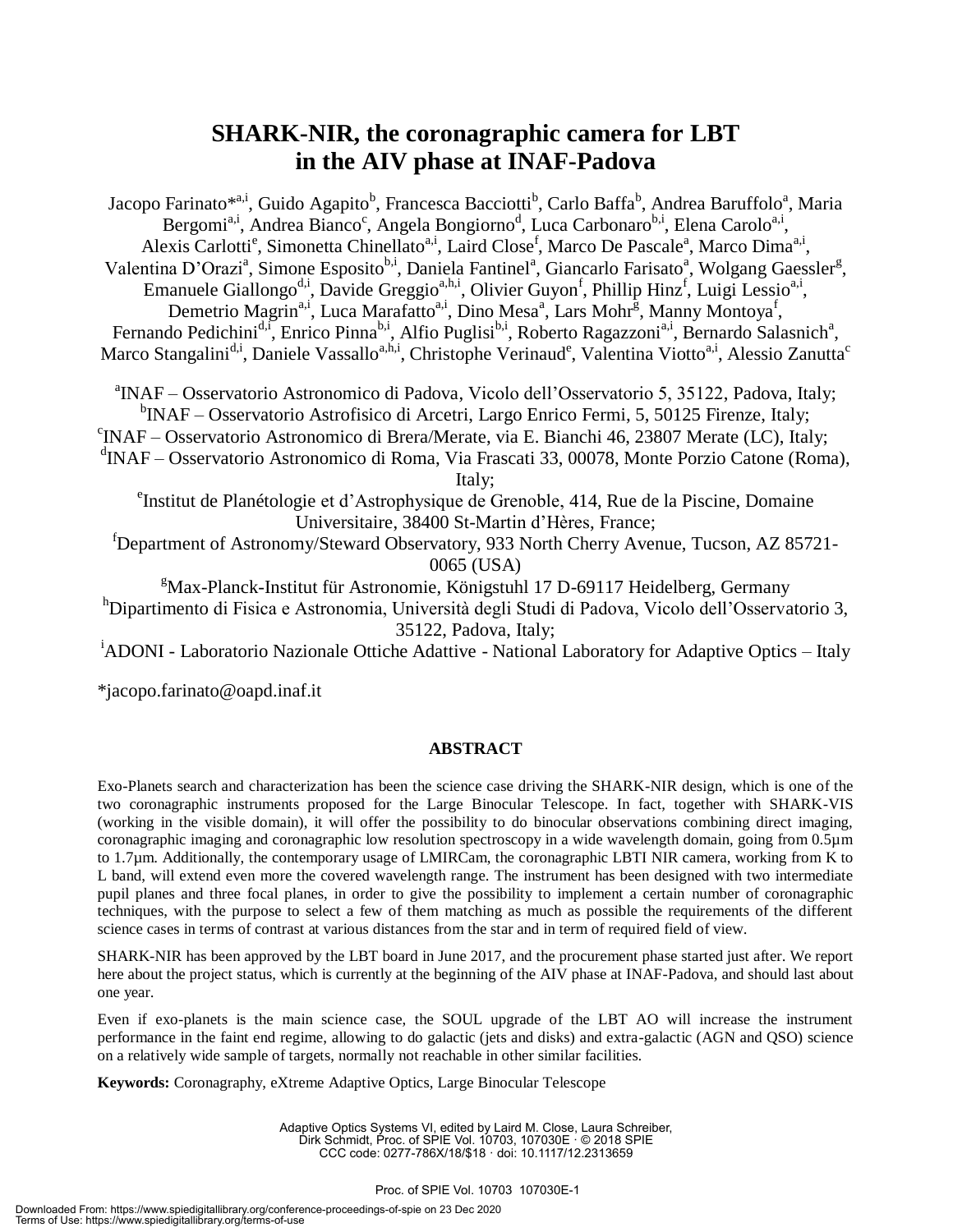#### **1. INTRODUCTION**

SHARK (System for coronagraphy with High order Adaptive optics from R to K band)  $^{[1]}$  is a second generation instrument for the  $LBT^{[2]}$ . It is composed by two channels, covering different and partially overlapping wavelength ranges: SHARK-VIS<sup>[3]</sup> will work from 0.5 $\mu$ m to 1 $\mu$ m, while SHARK-NIR<sup>[4]</sup> is dedicated to near infrared bands, Y, J and H, operating from 0.96µm to 1.7µm. Both channels have been approved for construction to be later installed one for each LBT arm. SHARK will exploit, in its binocular fashion, unique challenging science ranging from exoplanet search and characterization to star forming regions with simultaneous spectral coverage from R to H band, taking advantage of the excellent performances of the LBT AO<sup>[5]</sup> systems, based on the Pyramid Wave Front Sensor<sup>[6]</sup> (PWFS) and on the Adaptive Secondary Mirrors<sup>[7]</sup>.

The spectral coverage will become even larger when used in combination with LMIRcam of LBTI<sup>[8]</sup>, which will be upgraded soon to work in K band, and will thus offer coronagraphic direct imaging from K to M band. In this scenario, LBT will have the possibility to make contemporary coronagraphic observations with three instruments in a wavelength range going from V to M band.

It has also to be underlined that LBT is improving the AO systems with the SOUL upgrade (see [10]), which will consist of:

- upgrading the ASM speed to 2KHz and improving the controller in order to increase the number of possible corrected modes from the current 400 to about 600
- using a new detector with nearly 0 Read out Noise (RoN), the OCAM 2 camera from first light

SOUL should thus be able to improve the performance, above all in the faint end regime, by gaining between 1 and 2 magnitude, increasing a lot the sample of possible exo-planetary systems to be exploited, and allowing to make also extra-galactic science by characterizing for example the morphology of faint targets such as AGN and QUASARS.

This paper describes the SHARK-NIR instrument, which has been approved for construction in July 2017, with a final design different from the one proposed at the Conceptual Design Review, modified to perform both fast internal tip-tilt correction to minimize the residual jitter and to locally correct Non Common Path Aberrations (NCPA), to let the pyramid work in optimal conditions.

#### **2. SHARK-NIR FINAL DESIGN**

The SHARK-NIR project underwent the FDR in January 19 2017. The result has been very positive, with the final recommendation of the FDR panel to proceed as soon as possible to the fabrication stage. Nevertheless, the panel also identified a few reason of concerns. The main technical concerns are summarized in the following:

- The panel indicates to evaluate the possibility to have a local fast Tip-Tilt (T-T) correction, that will require also a dedicated fast T-T sensor, to possibly address jitter larger than the one considered in the FDR error budget; this would also allow to improve the coronagraphic performance, allowing to reach smaller inner working angles
- The panel asked to investigate what the effect on the AO performance may be when removing the NCPA with the Adaptive Secondary Mirror (ASM); in fact, if the NCPA to be removed are not negligible, their removal with the ASM will degrade the PSF quality on the pyramid, fact that may impact the AO performance

The panel was strongly suggesting to address this issues in a delta-study, that the SHARK-NIR team performed immediately after the review and that lasted about three months.

The result of this investigation has been that both a larger residual jitter and the NCPA can affect significantly the system performance, with a performance loss in term of contrast that can approach in both cases half a magnitude.

We thus proposed a design considering to have a local DM introduced to compensate for the NCPA. The DM substitutes the slow frequency TT corrector foreseen for the FDR design, and it is placed in the intermediate pupil plane position. The selected DM is the ALPAO DM 97-15, characterized by 97 magnetic actuators and a pupil size of 13.5mm, well suited to correct the intermediate SHARK-NIR re-imaged pupil and to compensate for low order NCPA.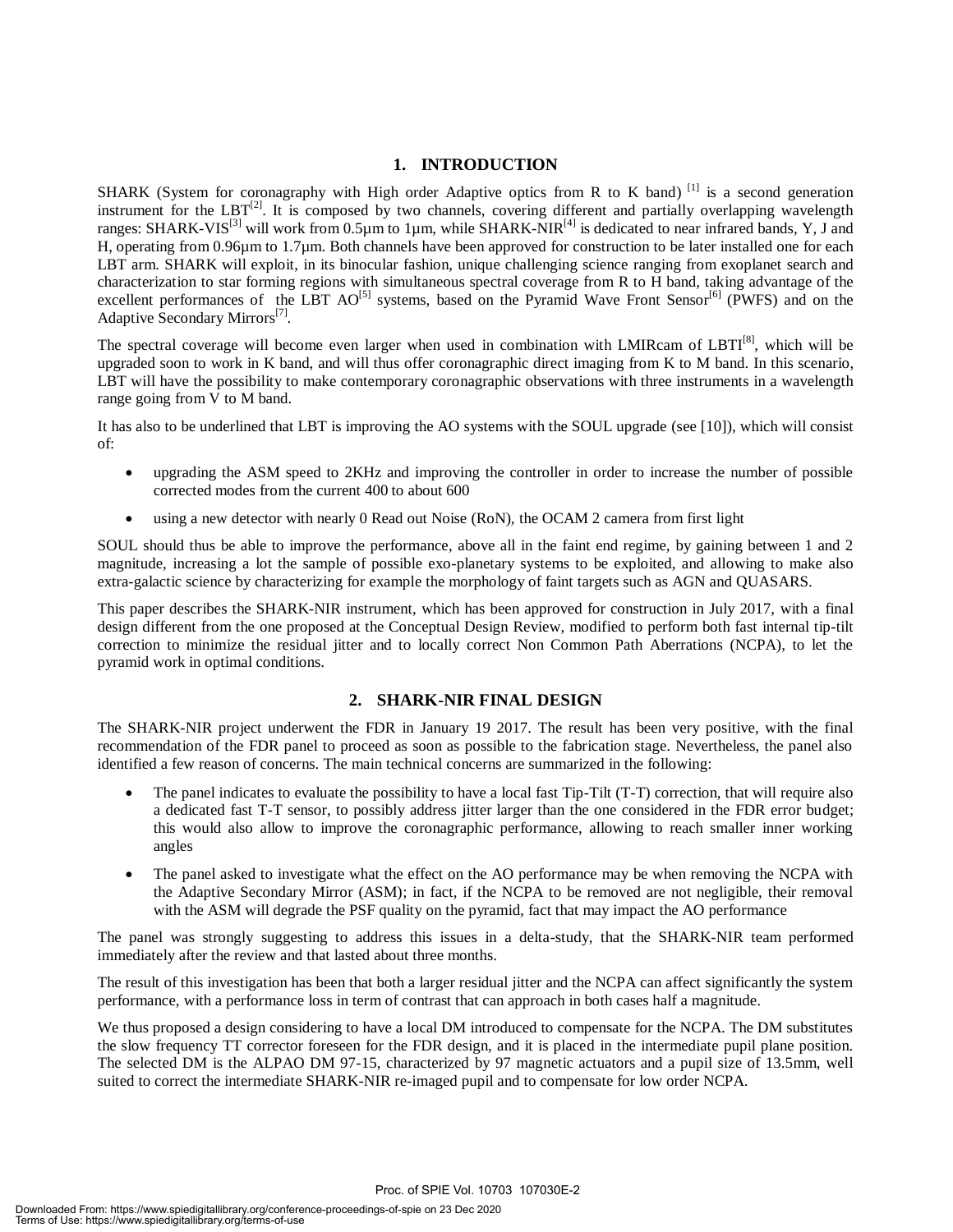We also proposed to have an internal fast TT loop to minimize the residual jitter. The TT corrector is the same DM used to compensate for the NCPA, which can allow a 1.65KHz bandwidth with a TT stroke of  $+/-30\mu$ m, corresponding to a tilting angle of the DM of +/- 7.5 arcminutes. Of course, a fast and sensitive camera (in Y, J and H band) is required to accomplish the TT evaluation, necessary to drive the ALPAO DM 97-15. We made an evaluation of commercial quadcell InGaAs detectors but their very poor sensitivity and high noise would have limit the TT sensing only to very bright stars (Mv 2-3). A suitable camera to be used for this purpose is the First Light C RED-2, which is equipped with a 640 x 512 InGaAs sensor operating in the SWIR (Short Wave Infrared), from 0.9 to 1.7 µm, with a very good Quantum Efficiency over 70% in the whole band. This camera would allow to perform TT sensing down to magnitude 12-13, keeping the centroid error below 3 mas rms, still taking only 5% of light off the scientific camera through a beam splitter (no changes with respect to the FDR design).



Figure 1: on the left side, the FDR low frequency TT corrector; on the right side, the DM 97-15

Of course, such a fast internal loop needs a Wave Front Computer (WFC) performing the real time computation, the NCPA subtraction and controlling the fast TT loop, that will be provided by microgate, and which is based on a BCU board such as the ones used to control all the AO loops at LBT. The WFC will have the possibility also to store the NCPA map to be applied to the DM 97-15 for their removal.



Figure 2: on the left the TT Sensor area (and its supporting structure in violet color) with the Basler Ace camera presented at the FDR; on the right, the same area with the fast TT camera CRED-2, supported with a structure separated from the one holding the last lens, which has a focal length 50mm longer than the FDR one.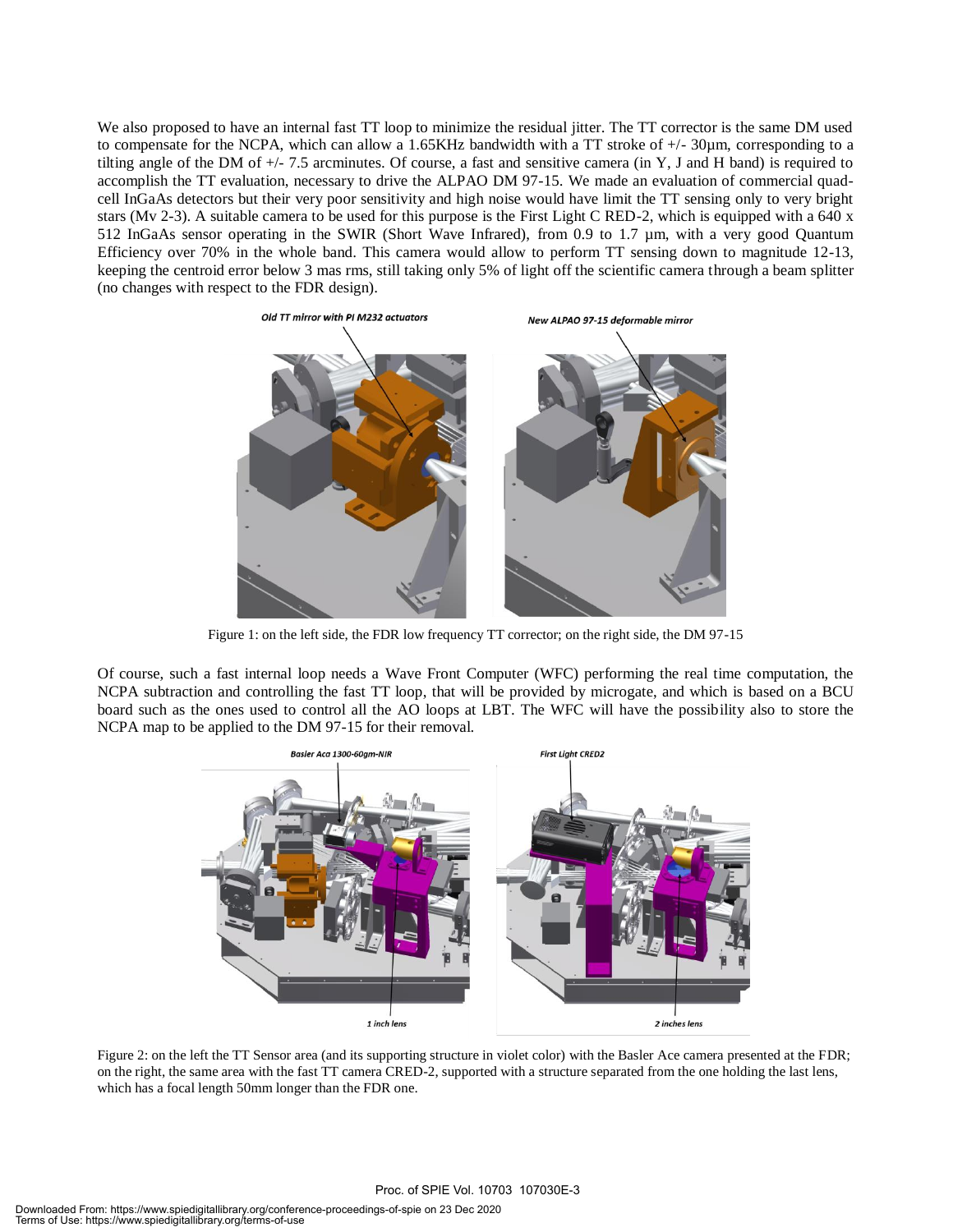As it is shown in Figure 1 and in Figure 2, the impact on the opto-mechanical design of the instrument has been minimal, and the both the panel and the board approved the modifications, giving the final green light for construction in July 2017.

#### **3. THE SCIENTIFIC CASE**

The direct detection of extra solar planets is one of the most exciting goals, as already mentioned in the previous sections. Indeed, the resolution achievable with a 10-m class telescope allows to access, in the NIR domain, gaseous giant planets of Jupiter size or bigger, and still it is a very challenging task to be achieved, due to the very high contrast and vicinity to the hosting star required. There are several scientific goals to be possibly exploited in the exo-planet science case, ranging from the direct detection of unknown giant planets, to the follow up of known planets (through spectroscopic and photometric characterization), which requires of course the implementation of a spectroscopic mode with modest spectral resolution, which is currently foreseen in SHARK-NIR through a long slit positioned into the intermediate focal plane.



Figure 3: a summary of the FLAO performance obtained in H band with different observing conditions

The science to be exploited with SHARK-NIR is definitely not only limited to the exo-planet case. The study of protoplanetary disks is fundamental to comprehend the formation of our own solar system as well as of extra-solar planetary systems. To understand how matter aggregates to form the building blocks of planetary bodies, there is the need to investigate not only the evolution of the disk itself, but also the role of jets in shaping its structure. This requires observing the system at high angular resolution as close as possible to the parent star, occulting its light to enhance the area where the interplay between the accretion and ejection of matter dominates the dynamics.

Other very interesting and challenging topics can be found in the extragalactic science, where the capabilities of SHARK-NIR in terms of spatial resolution and contrast enhancement may be applied to study the AGN-host relations as well as Dumped Ly- $\alpha$  systems (DLAs), to constrain the Black Hole feeding mechanism and to trace, in bright quasars, molecular outflows powerful enough to clean the inner kilo-parsec and quench the star formation.

There is anyhow an important feature of the LBT AO which, exploited in the proper way, may give to SHARK-NIR the possibility to explore unique coronagraphic science. The Pyramid WFS has a demonstrated gain in sensitivity compared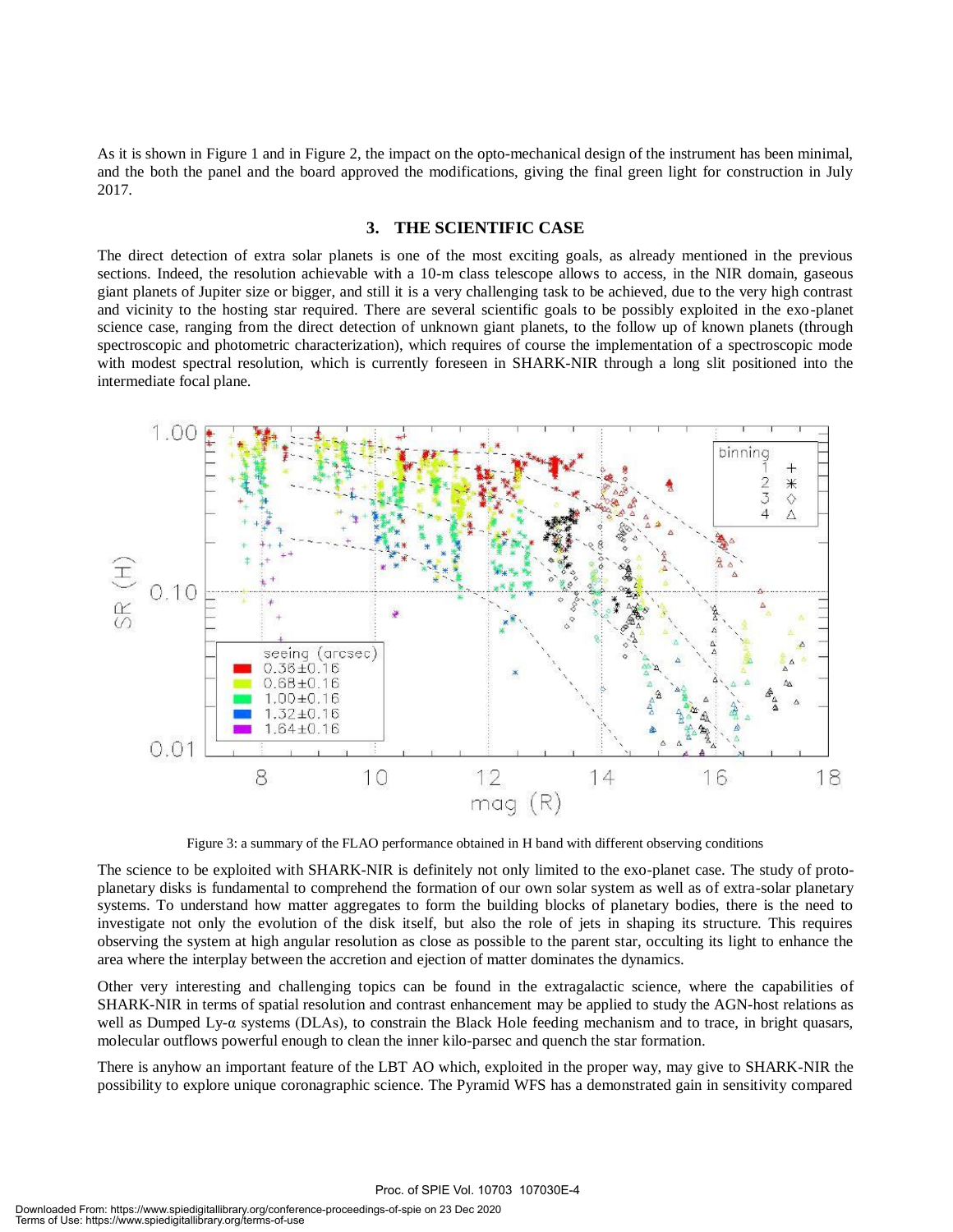to other WFS commonly used, such as SH (see [9] [11], [12], [13], [14] and [15]). This fact gives to the LBT AO systems the capability of achieving high Strehl Ratio (of the order of 70%) at moderately faint magnitude (R~12 or even occasionally fainter, depending on the observing conditions), as it is shown in the impressive collection of FLAO results reported in Figure 3.

This excellent performance will be further enhanced with the implementation of the AO upgrade SOUL, as it is shown in Figure 4 where, depending on the CCD choice, the capability of achieving Strehl as high as 70% can be pushed to star as faint as magnitude 13.5, and it has to be emphasized that these curves have been computed not in excellent seeing conditions (0.8").



Figure 4: the SOUL improvement in the LBT AO performance (the current is in green line), computed with a seeing of 0.8". The SOUL camera is the OCAM2K camera from First Light Imaging.

This performance will open the field of high-contrast AO coronagraphic imaging to stars much fainter than feasible using other coronagraphic instruments, allowing deep search for planets around targets like, e.g., M dwarfs in nearby young associations and solar type stars in nearby star-forming regions (Taurus-Auriga at 140 pc). Also in the extragalactic field, the sample of AGN and, above all, of Quasars to be explored will go from a few tenths to a few hundreds, changing the perspective of the science to be achieved.

This is definitely the characteristic which may give to SHARK-NIR unique opportunities in the coronagraphic instrument scenario.

#### **4. SHARK-NIR INSTRUMENT DESCRIPTION**

The basic idea of SHARK-NIR is a camera for direct imaging coronagraphy and spectroscopy, using the corrected wavefront provided by the LBT ASM, operated through one the existing AO WFS.

A very suitable position for the installation of SHARK-NIR is at the entrance of LBTI (see Figure 5), very close to the WFS that is dedicated to LBTI itself, which should be used to sense and drive the ASM, providing the corrected wavefront to SHARK-NIR. A dichroics, deployable in front of the entrance window of LBTI, shall pick-up and re-direct the wavelength range between 0.96 and 1.7 microns toward SHARK-NIR, letting the VIS light to go to the WFS.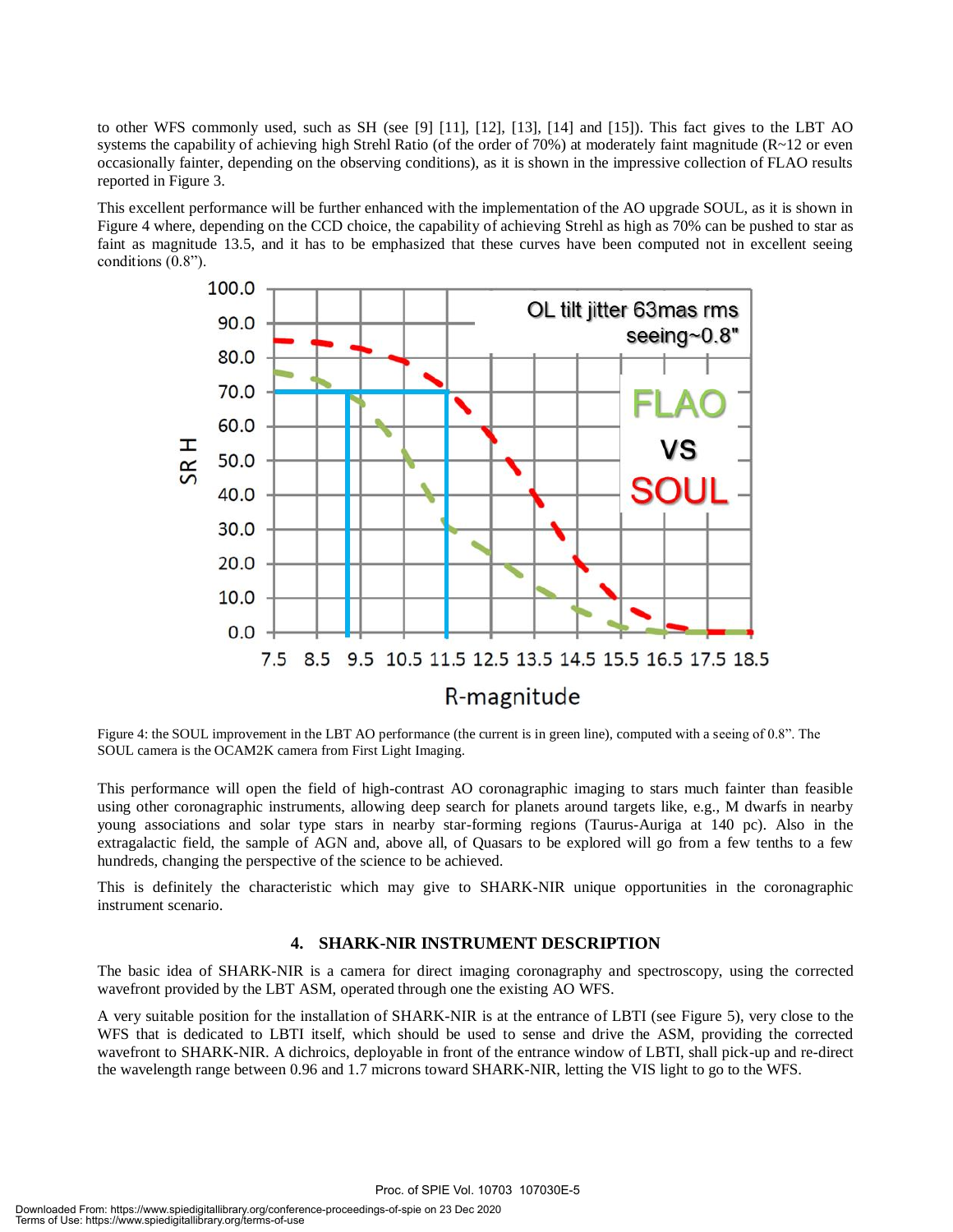Being SHARK-NIR also a coronagraphic instrument, the camera has to be designed to accomplish an extreme performance, ideally not to decrease the correction provided by the AO system. In fact, all the coronagraphic techniques that may be implemented need a SR as high as possible to provide very good contrast. This require optics machined to a state of the art technology and polished to nanometric level of roughness, properly aligned and installed on very robust mounts. The whole instrument mechanics has to be very stiff and designed to minimize the effect of the flexures.

Additionally, to maintain the performance as good as possible at every observing altitude, it is necessary to implement an ADC to compensate for the atmospheric dispersion.

Some of the foreseen science cases need to perform the field de-rotation, to accomplish which the whole instrument has to be mounted on a mechanical bearing.

A NIR camera, based on an HAWAII II detector, cooled at about 80°K to minimize the thermal background, will provide a FoV of the order of 15"x15", with a plate scale foreseeing two pixels on the diffraction limit PSF at 0.96µm.

A few subsystems have been introduced in the instrument design with the purpose of optimizing the instrument performance, as already mentioned in Sec. 2.



Figure 5: the SHARK-NIR instrument positioned at the entrance of LBTI and connected to the telescope structure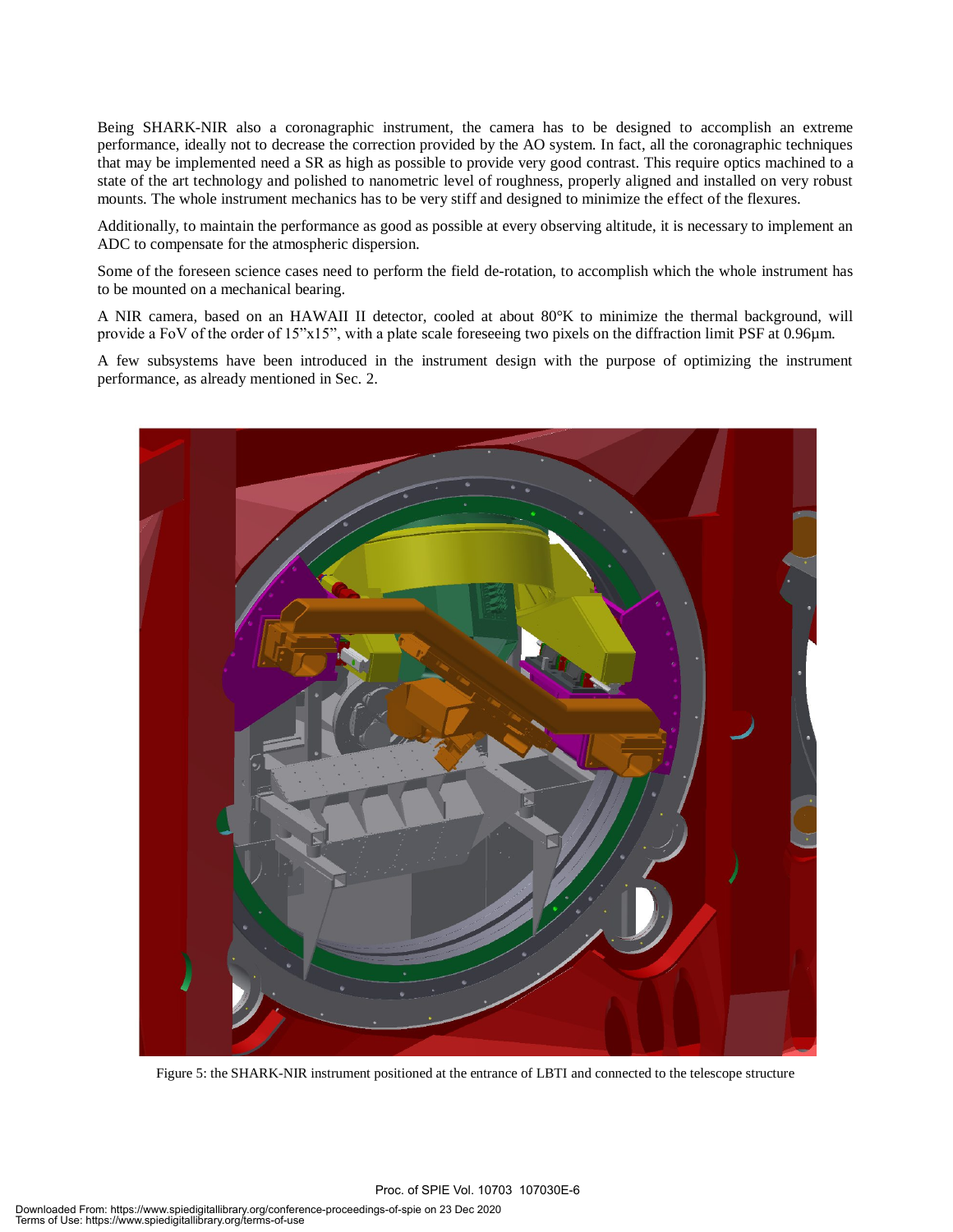For the NCPA minimization, a local DM has been introduced into the first pupil plane, allowing a local removal of the aberrations. The same DM, used in T-T fashion, may be used to correct undesired PSF movements during a scientific exposure. The latter correction requires a dedicated T-T sensor, which has been placed after the first pupil plane, into the collimated beam (a beam splitter will pick-up 5% of the light to be sent to the sensor).

Three intermediate coronagraphis planes (two pupil planes and one focal plane) are available in the current design, permitting to consider coronagraphic techniques which require apodizing masks, such as the Apodized Pupil Lyot Coronagraph (APLC), which has been implemented both in  $SPHERE^{[16]}$ ,  $GPI^{[17]}$  and  $SCExAO^{[18]}$ . Between the DM and the beam splitter feeding the T-T sensor, a filter wheel positioned at 50mm from the pupil plane carries the apodizing masks. These kinds of masks are normally placed exactly into the pupil plane, which is occupied by the DM in our design. We have carefully evaluated the impact of having the masks slightly displaced with respect to the pupil plane, and it turned out that the effect is basically negligible if the masks are designed to take this fact into account.

As we mentioned at the beginning of this section, SHARK-NIR has essentially three observing modes, described in the following sections.

#### **4.1 Direct Imaging Mode**

In this observing mode, SHARK will provide an unobstructed FoV of 18"x18", with a correction which is nominally nearly perfect over the full 18" diameter (SR>99.5% at 1µm). Even considering very relaxed tolerances for the alignment of the optical elements  $(\pm 200\mu m)$  for the off-axis parabola decenter,  $\pm 3$  for their tilt), the final performance is very good (SR>97.5% at 1µm over the full 18" diameter).

Even with the ADC inserted (which is deployable, to have the best possible optical quality when observing at small zenithal angles), the optical performance remains very good, ensuring for example an on-axis SR >98%, while at the detector corner (at the edge of the field diagonal) it decreases to ~94%, for a zenithal distance of 50°.

The total throughput of the instrument without the ADC into the field is about 55%, while inserting the ADC it is about 50%.

Field rotation can be compensated through the mechanical bearing, which will accomplish a tracking precision of about  $(\lambda/D)/20$  at 1µm and perform a maximum rotation of 190°.

The scientific filters available for the direct imaging mode are 14, distributed in the two filter wheels positioned in the collimated beam after the  $2<sup>nd</sup>$  pupil plane.

#### **4.2 Coronagraphic Mode**

The current design of SHARK-NIR foresees two intermediate pupil and one focal plane, with the purpose of implementing a large variety of coronagraphic techniques, including the ones that require the pupil apodization, such as the APLC or the Shaped Pupil (SP). We have carefully evaluated which techniques may be worth of being implemented, considering both the characteristics of the most diffused coronagraph and considering the LBT AO situation and the results of extensive simulations, and we have selected 4 techniques, which are:

- Gaussian Lyot, which requires a gaussian stop into the 1st focal plane and a pupil stop on the 2nd pupil plane
- Shaped Pupil, which requires an apodizing mask into the 1st pupil plane and an occulting mask into the 1st focal plane
- Four Quadrant Phase Mask (FQPM), which requires a four quadrant mask into the 1st focal plane and a pupil stop into the 2nd pupil plane
- Vortex (still under evaluation), which require a Vortex mask into the 1st focal plane and a pupil stop into the 2nd pupil plane

All these techniques have the purpose to dim (ideally cancel) the light of the central star, in a way to enhance the contrast in the vicinity of the star itself, allowing to detect much fainter companions (exo-planets case for example) or to explore the morphology of the object under study (Jets/Disks case and AGN/QSO case). They are characterized by different operating distances from the central star (IWA), and by different contrast that can be reached at a certain distance, by different throughput and by different FoVs.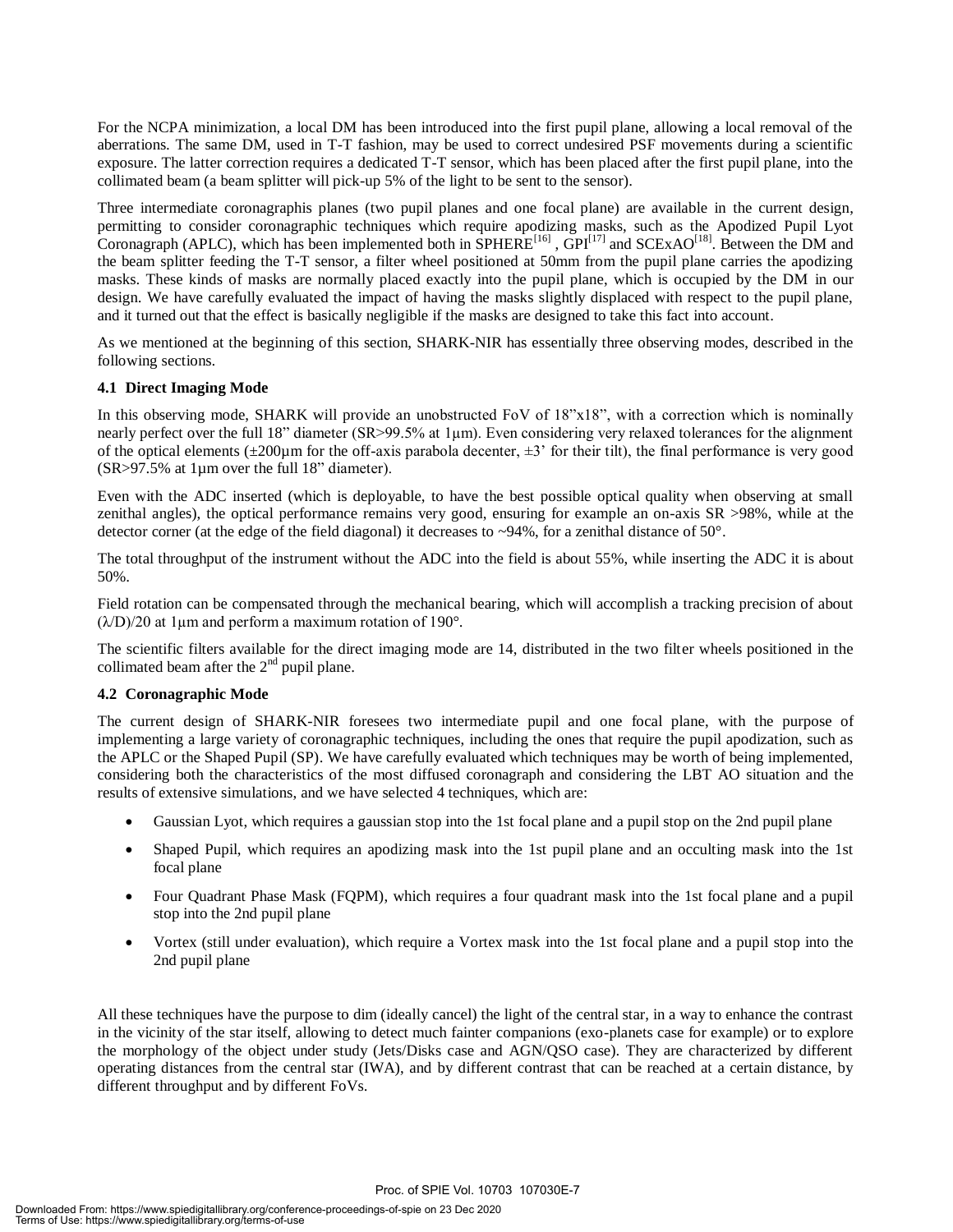Ideally, we would like to implement a few techniques in a way to fulfill as much as possible the different needs of the different science cases (in term of contrast and IWA), and to provide a useful tool to select the proper technique for each kind of scientific target.

This observing mode will provide the possibility to observe both using the field derotation (through a bearing) and to observe in ADI mode. The ADI mode foresee to let the field rotate, during the observation, to distinguish the planet (which will rotate with the field) with respect to the Quasi Static Speckles, supposing that the latter will move of a very small amount during the observing time. To exploit the science cases which need the field derotation, it will be possible to use only center-symmetric masks (such as the ones of classical Lyot and Gaussian Lyot), since otherwise the apodizing masks (which are normally design to take into account also the secondary spiders) would also have to be rotated, adding a considerable complexity to the instrument.

The coronagraphic FoV, as already mentioned, will depend on the coronagraphic techniques selected, and will range from about 12 $\lambda$ D for the Shaped Pupil, to the full camera FoV of 18"x18" for the Lyot and FQPM cases. The IWA is also depending on the technique, and will go from  $1-2\lambda/D$  (FQPM and SP) to  $4-5\lambda/D$  (Gaussian Lyot).

The total throughput of the instrument depends upon the coronagraphic technique and the presence of the ADC, and is of the order of 25% with the standard Lyot technique, decreasing to  $\sim$ 10% with the SP coronagraph.

The optical quality of the FoV is greater than 99% and also in this case, the ADC may be inserted into the beam to compensate for the atmospheric dispersion.

In this observing mode, 14 scientific filters can be selected for the observations.

#### **4.3 Spectroscopic Mode**

A long-slit spectroscopic (LSS) coronagraphic mode will be implemented in SHARK, with two different resolutions: a low-resolution mode  $(R \sim 100)$ , in order to target faint targets, and a medium-resolution mode  $(R \sim 700)$  to get spectral information of the faint objects around the bright targets.

In fact, in the focal plane wheel (the ones carrying the occulting masks defining the coronagraphic IWA), a few positions will be dedicated to long slits, while one mask providing the low spectral resolution of R~ 100 (obtained through a dispersing prism), and another mask providing the medium spectral resolution of R~ 700 (obtained through a GRISM) will be accommodated in the pupil plane wheel. The implementation of two orthogonal focal plane slits is recommended to properly orient the mask on the object of interest (a known planet, for example), considering that we have a max bearing rotation of 185° and to ensure a minimum residual derotation of 90° for the observation without changing to the perpendicular slit.

The total throughput with the Prism is of the order of 25%, while with the GRISM is about 15%.



Figure 6: a view of the opto-mechanics of the SHARK-NIR optical bench and NIR camera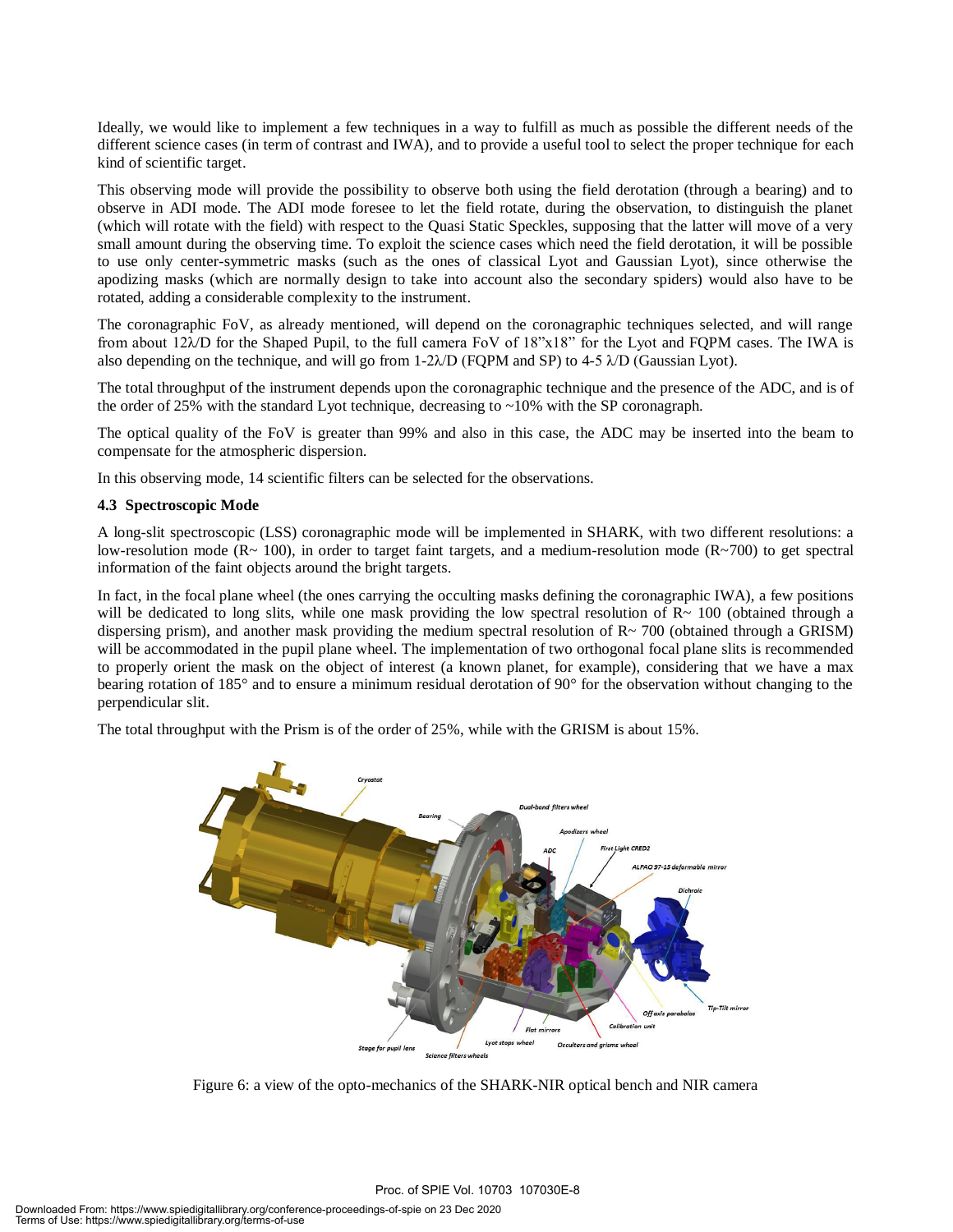The camera (shown in the 3-D view of Figure 6, and provided by Steward Observatory) is Cryogenic, and will be using an HAWAII II detector. The LN2 tank shall ensure a hold time of about 28 hours.

#### **5. INSTRUMENT STATUS**

SHARK-NIR is in the Assembly, Integration and Verification (AIV) phase. All the main optical components have been received and individually tested, and we are starting the integration of the various sub-systems onto the optical bench.

Concerning the test at component and sub-systems level, the current situation is:

- the motor control electronics (delivered by MPIA) has been extensively tested together with the motorized axis and the Instrument Control Software, and the acceleration, deceleration and speed parameters of each stage are being optimized these days
- each individual motor has been tested to check the main characteristics, such as unidirectional and bidirectional repeatability and positioning repeatability on the limit switches
- the mounts of the optics have been functionally tested to check the specified adjusting ranges
- each delivered optical component has been interferometrically tested, both individually and after being integrated in their mounts, to discover possible stresses caused the mounts themselves; for all the optical components tested till now, the optical quality is in specification and remains the same after installing them in their mounts
- functional test have been performed on the C-RED 2 camera and on the ALPAO DM 97-15, and an optical bench to test the fast tip-tilt loop and the NCPA proper correction has been assembled, integrated, tested and shipped to Microgate for the final integration with the RTC and to perform extensive test (see Figure 7).



Figure 7: the optical bench delivered to Microgate for the test of the fast internal TT loop and of the correct application of the NCPA: a channel with a commercial camera can detect the quality of the TT correction, while a channel with a commercial Shack-Hartmann can check if the shape of the DM is kept stable during the TT loop and to which level of accuracy is maintained.

As it is shown in Figure 8, also the assembly of the main opto-mechanical components on the SHARK-NIR bench has started, and the alignment of the optical bench is starting these days.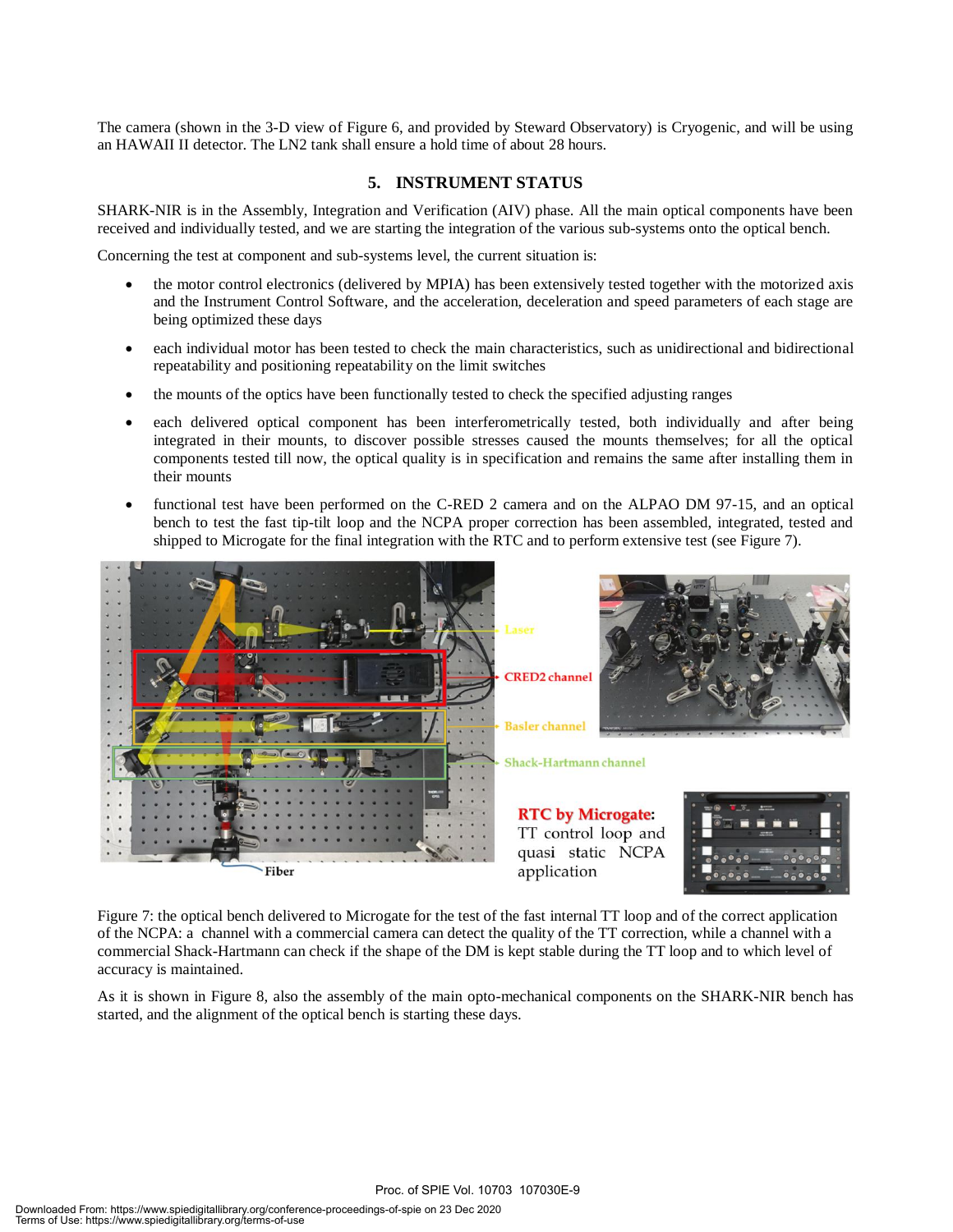

Figure 8: the SHARK-NIR bench mounted on the bearing and with the a few mounts installed

#### **6. CONCLUSIONS**

The new design of the instrument, which is now considering to have internal NCPA compensation and a fast tip-tilt loop for the minimization of the residual Jitter, should enhance the coronagraphic performance of SHARK-NIR, also considering the presence, in the current instrument configuration, of techniques (such as the FQPM) which requires high accuracy in the mask centering and very good stability during the exposure. The instrument capability to reach its science goals is for sure improved with the proposed instrument upgrades, since the pyramid wavefront sensor will operate always at its maximum sensitivity and the residual jitter will be reduced down to very small values.

The synergy between SHARK-NIR, SHARK-VIS channel and LMIRcam will allow LBT to make contemporary binocular coronagraphic observations in three different wavelengths, giving unique opportunities to exploit at best the very challenging exo-planet case.

The high sensitivity of the AO system in the faint end regime, which will be further increased by SOUL, will give to LBT a huge advantage with respect to any other similar system operating nowadays, opening to science never explored before in coronagraphic direct imaging. In fact, this magnitude gain will increase a lot the sample of possible exoplanetary systems to be exploited, and will allow to make also extra-galactic science by characterizing for example the morphology of faint targets such as AGN and QUASARS.

The instrument is now in the AIV phase, which should be concluded in July 2019, in a way that SHARK-NIR will be installed at LBT in fall 2019, ready to be on operating on sky in early 2020.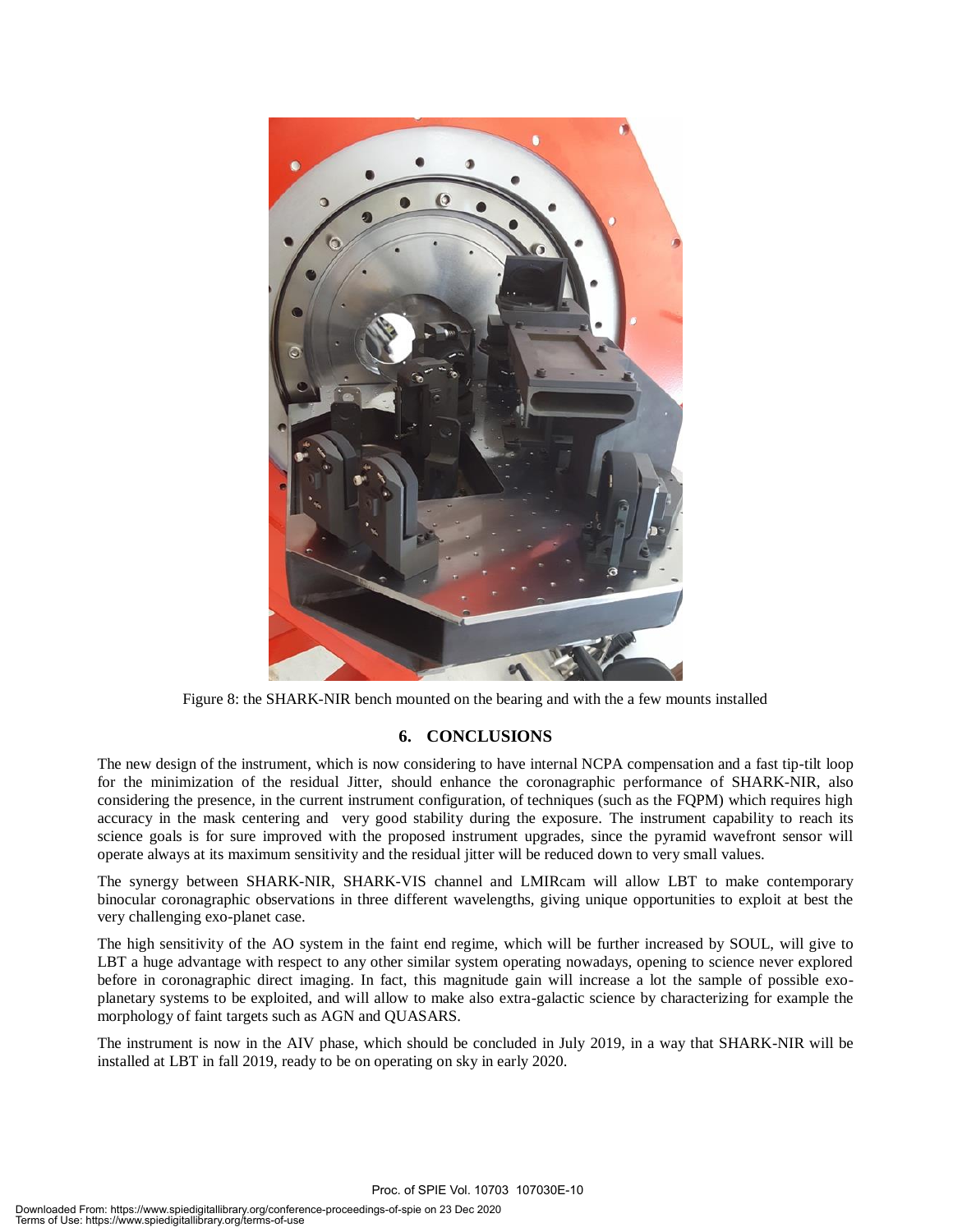#### **REFERENCES**

- [1] Farinato, J.; Pedichini, F.; Pinna, E.; Baciotti, F.; Baffa, C.; Baruffolo, A.; Bergomi, M.; Bruno, P.; Cappellaro, E.; Carbonaro, L.; Carlotti, A.; Centrone, M.; Close, L.; Codona, J.; Desidera, S.; Dima, M.; Esposito, S.; Fantinel, D.; Farisato, G.; Fontana, A.; Gaessler, W.; Giallongo, E.; Gratton, R.; Greggio, D.; Guerra, J. C.; Guyon, O.; Hinz, P.; Leone, F.; Lisi, F.; Magrin, D.; Marafatto, L.; Munari, M.; Pagano, I.; Puglisi, A.; Ragazzoni, R.; Salasnich, B.; Sani, E.; Scuderi, S.; Stangalini, M.; Testa, V.; Verinaud, C.; Viotto, V.; "SHARK (System for coronagraphy with High order Adaptive optics from R to K band): a proposal for the LBT 2nd generation instrumentation", SPIE Proc. 9147, id. 91477J 10 pp. (2014).
- [2] Hill, J. M. and Salinari, P., "Large Binocular Telescope project," Proc. SPIE, 4004, 36–46 (2000).
- [3] Stangalini, M.; Pedichini, F.; Centrone, Mauro; Esposito, S.; Farinato, J.; Giallongo, E.; Quirós-Pacheco, F.; Pinna, E.; "The solar system at 10 parsec: exploiting the ExAO of LBT in the visual wavelengths", SPIE Proc. 9147, id. 91478F 7 pp. (2014).
- [4] Farinato, J., Baffa, C., Baruffolo, A., Bergomi, M., Carbonaro, L., Carlotti, A., Centrone, M., Codona, J., Dima, M., Esposito, S., Fantinel, D., Farisato, G., Gaessler, W., Giallongo, E., Greggio, D., Hink, P., Lisi, F., Magrin, D., Marafatto, L., Pedichini, F., Pinna, E., Puglisi, A., Ragazzoni, R., Salasnich, B., Stangalini, M., Verinaud, C. and Viotto, V., "The NIR arm of SHARK (System for coronagraphy with High order Adaptive optics from R to K band)", International Journal of Astrobiology, 14(3), 365-373 (2015)
- [5] Esposito, S., Riccardi, A., Pinna, E., Puglisi, A. T., Quirós-Pacheco, F., Arcidiacono, C., Xompero, M., Briguglio, R., Busoni, L., Fini, L., Argomedo, J., Gherardi, A., Agapito, G., Brusa, G., Miller, D. L., Guerra Ramon, J. C., Boutsia, K. and Stefanini, P. "Natural guide star adaptive optics systems at LBT: FLAO commissioning and science operations status", Proc. SPIE, 8447, 84470U (2012)
- [6] Ragazzoni, R., "Pupil plane wavefront sensing with an oscillating prism," Journal of Modern Optics 43, 289 (1996).
- [7] Riccardi, A.; Xompero, M.; Briguglio, R.; Quirós-Pacheco, F.; Busoni, L.; Fini, L.; Puglisi, A.; Esposito, S.; Arcidiacono, C.; Pinna, E.; Ranfagni, P.; Salinari, P.; Brusa, G.; Demers, R.; Biasi, R.; Gallieni, D.; "The adaptive secondary mirror for the Large Binocular Telescope: optical acceptance test and preliminary on-sky commissioning results", SPIE 7736, 79 (2010)
- [8] Hinz, P.M., Angel, J.R.P., McCarthy, D.W., Hoffman, W.F., and Peng, C.Y., "The large binocular telescope interferometer," in Proc. SPIE, 4838, 108 (2003).
- [9] Close, L. M.; Males, J. R.; Follette, K. B.; Hinz, P.; Morzinski, K.; Wu, Y.-L.; Kopon, D.; Riccardi, A.; Esposito, S.; Puglisi, A.; Pinna, E.; Xompero, M.; Briguglio, R.; Quiros-Pacheco, F.; "Into the blue: AO science with MagAO in the visible", SPIE proc. 9148 (2014)
- [10]Pinna, E., Pedichini, F., Farinato, J., Esposito, S., Centrone, M., Puglisi, A., Carbonaro, L., Agapito, G., Riccardi, A., Xompero, M., Hinz, P., Montoya, M., and Bailey, V., "XAO at LBT: current performances in the visible and upcoming upgrade," Proc. of AO4ELT4 conference.
- [11] Ragazzoni, R.; Farinato, J.; "Sensitivity of a pyramidic Wave Front sensor in closed loop Adaptive Optics", A&A, 350, L23 (1999)
- [12] Vérinaud, C.; Le Louarn, M.; Korkiakoski, V.; Carbillet, M.; "Adaptive optics for high-contrast imaging: pyramid sensor versus spatially filtered Shack-Hartmann sensor", MNRAS, 357, L26 (2005)